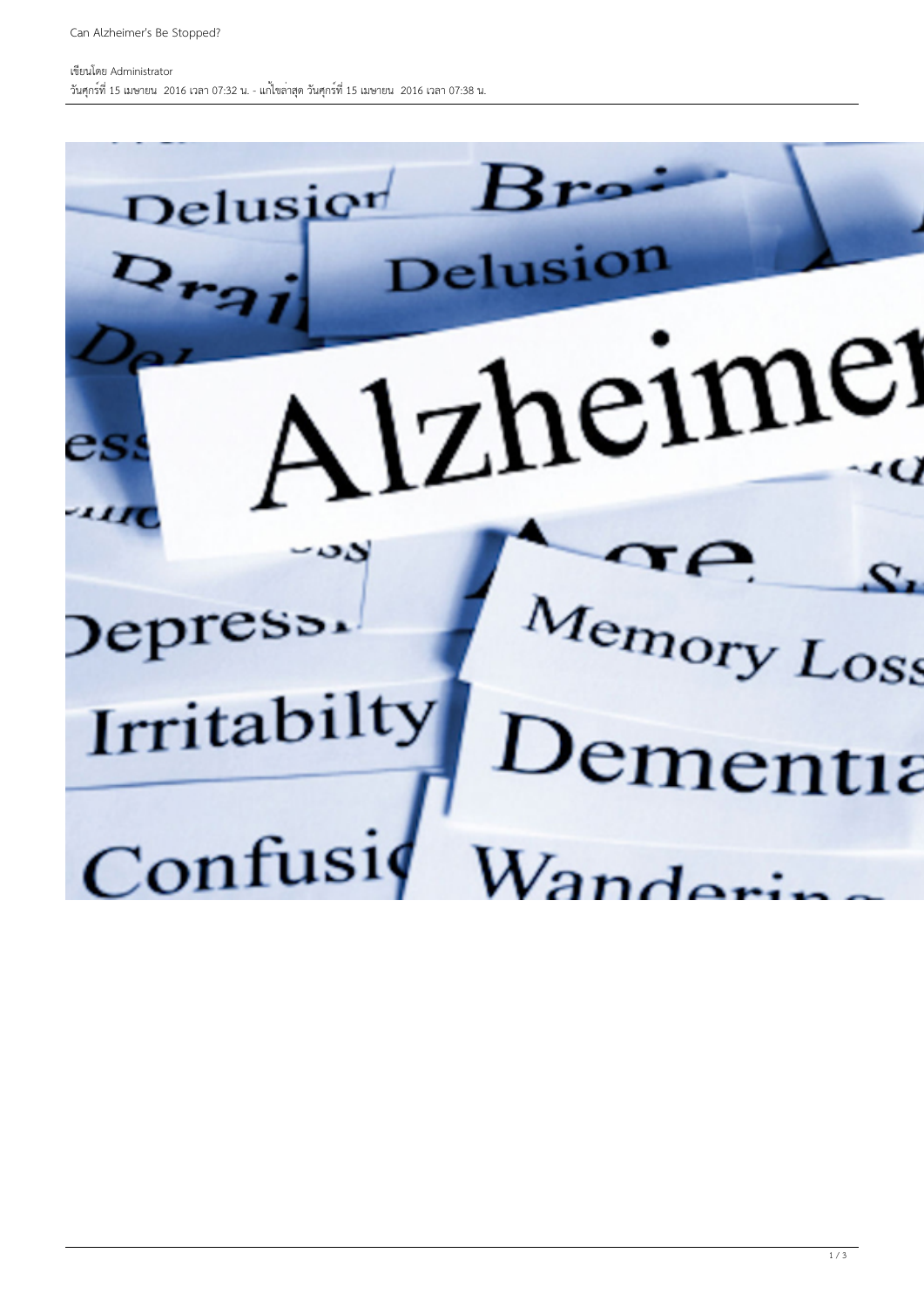## เขียนโดย Administrator วันศุกร์ที่ 15 เมษายน 2016 เวลา 07:32 น. - แก้ไขล่าสุด วันศุกร์ที่ 15 เมษายน 2016 เวลา 07:38 น.

 Alzheimer's disease strikes at the core of what makes us human: our capacity to think, to love, and to remember. The disease ravages the minds of over 40 million victims worldwide, and it is one of the greatest medical mysteries of our time. Join investigators as they gather clues and attempt to reconstruct the molecular chain of events that ultimately leads to dementia, and follow key researchers in the field who have helped to develop the leading theories of the disease. Along the way, meet individuals from all walks of life who will reveal what it's like to struggle with Alzheimer's. Among them, members of a unique Colombian family who have learned that their genetic predisposition all but guarantees early onset Alzheimer's. Yet there may be hope. Join these courageous patients participating in clinical trials, and then go behind the scenes of the major drug trials to see how researchers target and test therapies that may slow and even prevent Alzheimer's.